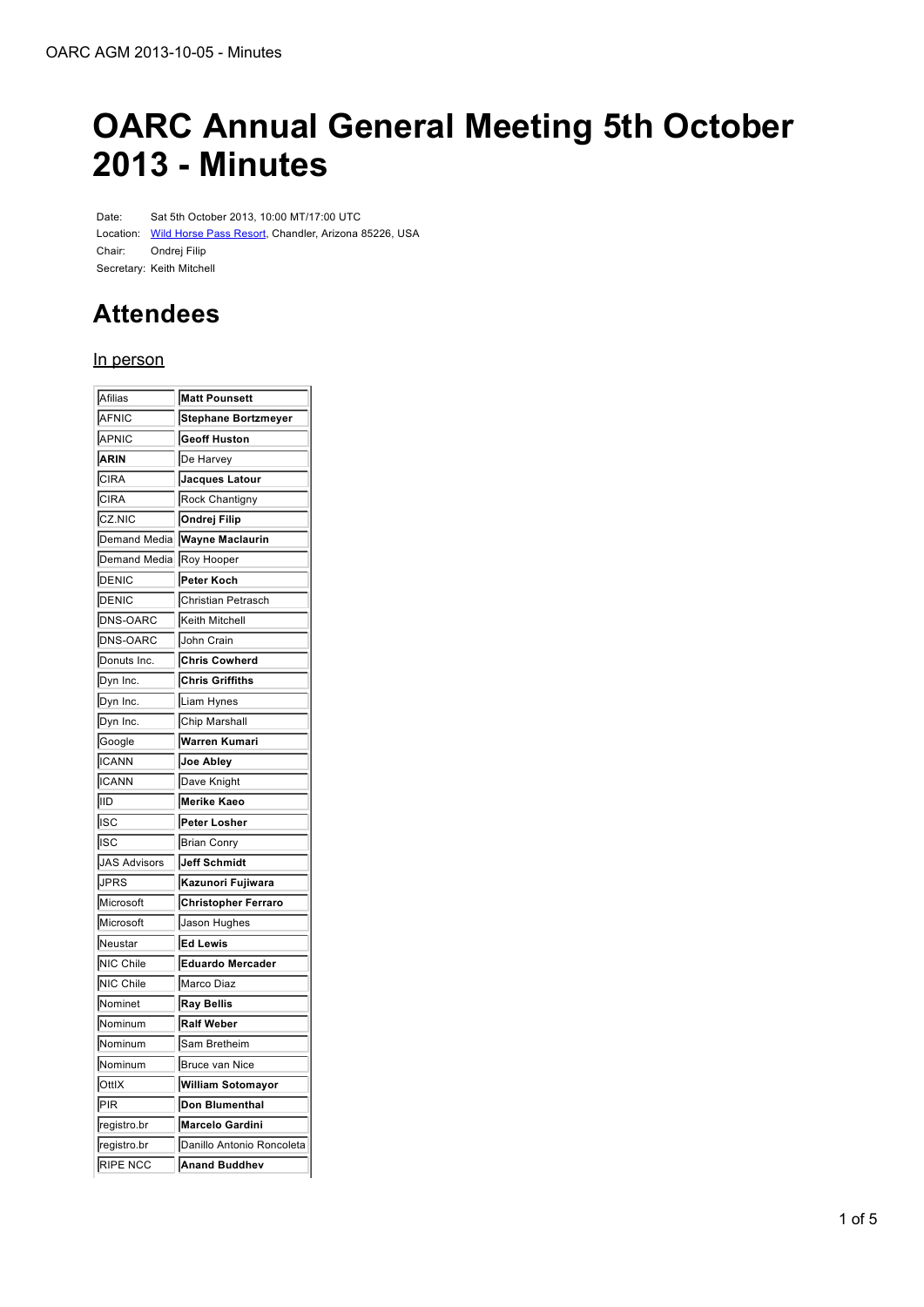#### OARC AGM 2013-10-05 - Minutes

| <b>RIPE NCC</b> | Colin Petrie           |
|-----------------|------------------------|
| <b>RTFM LLP</b> | Jim Reid               |
| Secure64        | Amanda Constant        |
| Secure64        | Stephan Lagerholm      |
| <b>SIDN</b>     | Antoin Verschuren      |
|                 |                        |
| Verisign        | <b>Duane Wessels</b>   |
| Verisign        | Aziz Mohaisen          |
| Verisign        | <b>Gregory Patrick</b> |
| Verisign        | Andrew Simpson         |

#### Proxies received

| omcast      |  |
|-------------|--|
| <b>NZRS</b> |  |
| SI          |  |

Total **Votes**: 31

### **Minutes**

- 1. The meeting was called to order and the 2013 OARC AGM convened at 10:00 by the company Chairman, Ondrej Filip.
- 2. The OARC Annual Report was presented to the members by the President, Keith Mitchell.
- 3. The Treasurer's Report on OARC's 2012 Financial Statements was presented to the members by the Treasurer, Matt Pounsett.
- 4. A resolution to approve the 2012 Audited Accounts was was proposed and voted upon. This was approved as follows:

For: 29 Against: 0 Abstain: 2

5. The minutes from the 2012 AGM held in Toronto on 14th October, available at:

https://www.dns-oarc.net/files/workshop-201310/OARC-2012-AGM\_minutes.pdf

were presented, and voted upon. These were approved as follows:

For: 29 Against: 0 Abstain: 2

- 6. The meeting briefly adjourned for a refreshment break.
- 7. The OARC Chairman's Presentation, was presented to the members by Ondrej Filip, who then proceeded to
- 8. present a revised version (2013-10) of the OARC Participation Agreement.
- The following *Action of the Members* Resolutions were proposed by the Board to the 9. meeting, and voted upon as follows:
	- 3. Secretariat Director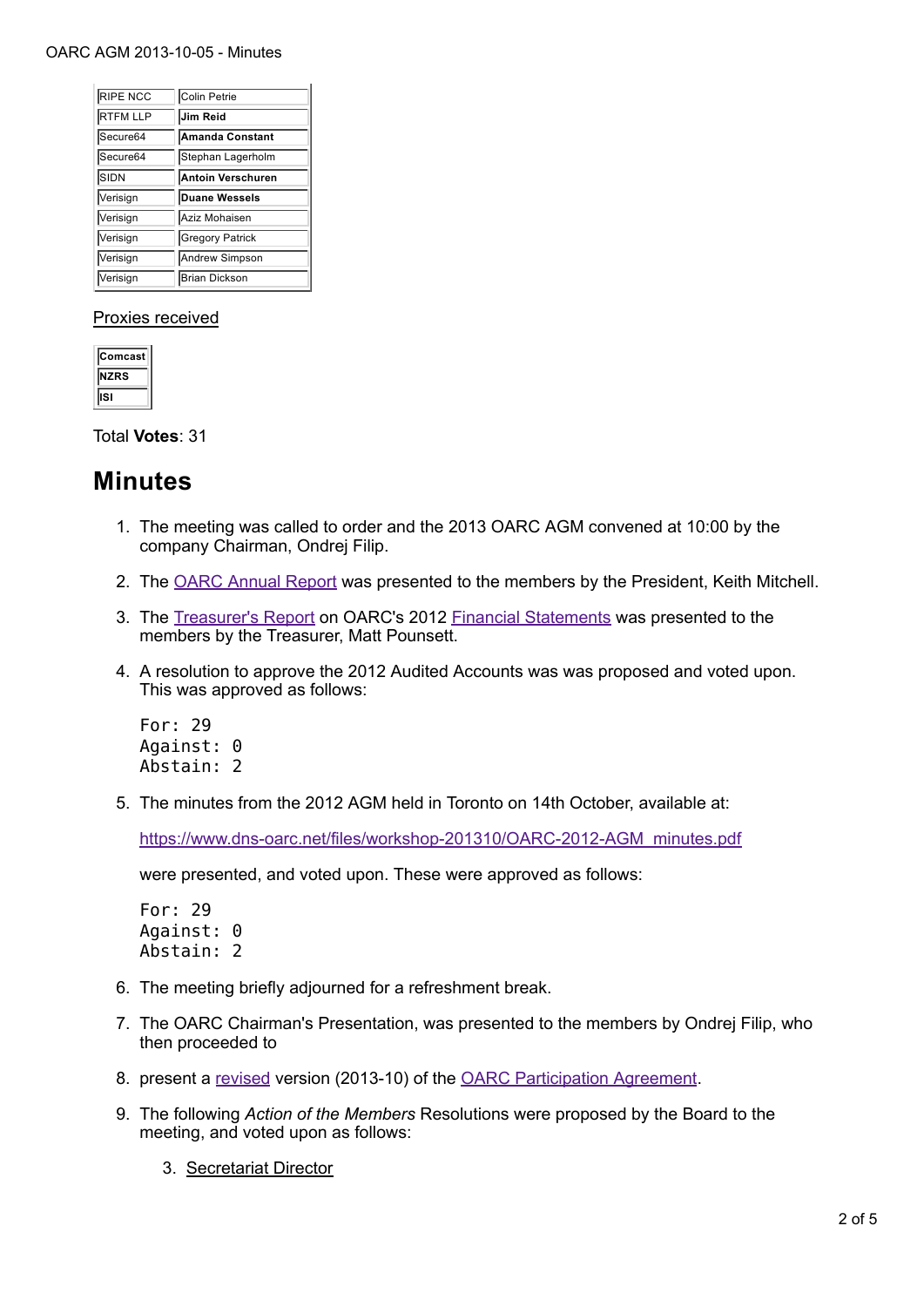*WHEREAS, Article IV, Section 2A of the Company's Bylaws currently provides that one member of the Board of Directors shall be appointed by the Secretariat (as defined therein); and*

*WHEREAS, it is in the best interest of the Company and its members to change such election procedure so that the Director formerly appointed by the Secretariat shall be elected by a majority vote of the members and shall be deemed an At-Large Director pursuant to Article IV, Section 2A of the Bylaws; and*

*WHEREAS, the Board of Directors has approved such change as described above; and*

*WHEREAS, Suzanne Woolf, the Secretariat Director, has resigned effective as of October 5, 2013;*

*NOW THEREFORE, IT IS RESOLVED, that Article IV, Section 2A of the Company's Bylaws is hereby revised to provide that the Director formerly appointed by the Secetariat shall be elected by a majority vote of the members and shall be deemed an At-Large Director;*

*FURTHER RESOLVED, that the above revision shall be effective as of October 5, 2013, and the members shall elect an At-Large Director on such date in place of the former Secretariat Director.*

For: 25 Against: 0 Abstain: 6

4. Root Servers Director

*WHEREAS, Article IV, Section 2B and Article V, Section 2B of the Company's Bylaws currently provide that one member of the Board of Directors shall be appointed by the Root Servers Advissory Committee (as described therein); and*

*WHEREAS, it is in the best interest of the Company and its members to change such election procedure so that the Director formerly appointed by the Root Servers Advisory Committee shall by elected by a majority vote o the members and shall be deemed an At-Large Director pursuant to Article IV, Section 2B of the Bylaws; and*

*WHEREAS, the Board of Directors has approved such change as described above;*

*NOW THEREFORE, IT IS RESOLVED, that Article IV, Section 2B and Article V, Section 2B of the Company's Bylaws are hereby revised to provide that the Director formerly appointed by the Root Servers Advisory Comittee shall be elected by a majority vote of the members and shall be deemed an At-Large Director;*

*FURTHER RESOLVED, that John Crain, the current Root Servers Advisory Director, shall continue to serve as a Director of the Company for the remainder of his term and that the above revisiion shall be effective upon the earlier to occur of his resignation or the expiration of his term on September 30, 2014 (or such other date as may be fixed for the 2014 annual meeting of the members);*

*FURTHER RESOLVED, that the members shall elect an At-Large Director to succeed John Crain on September 30, 2014 (or on such other date if necessary due eiher to John Crain's earlier resignation or the scheduling of the 2014 annual meeting of the members on a date other than September 30, 2014).*

For: 24 Against: 0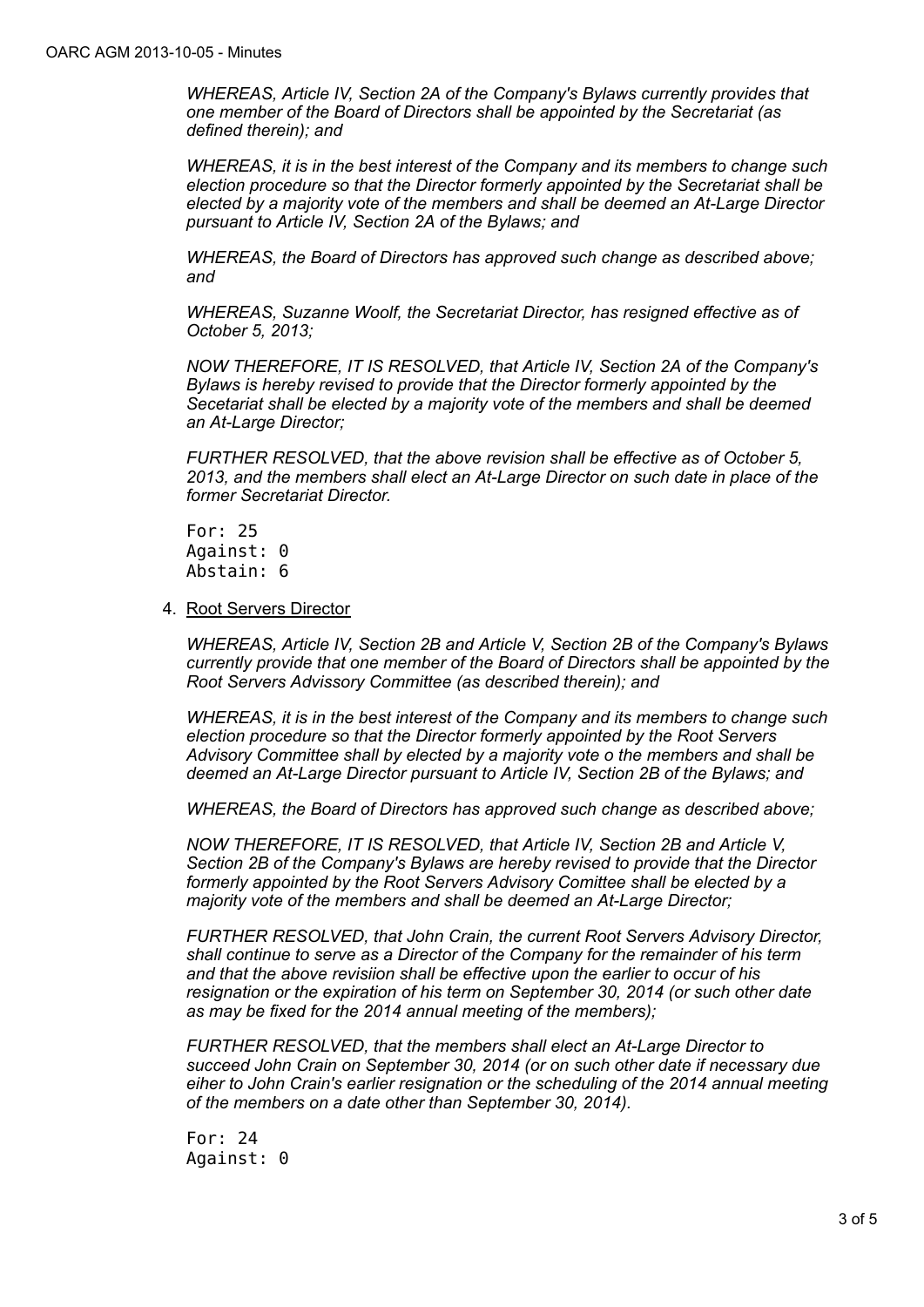Abstain: 7

5. Term of Office of Directors

*WHEREAS, Article IV, Section 3 of the Company's Bylaws currently provides that the terms of office for directors shall begin on June 30th of each year and shall be staggered so that the terms of approximately one-half (12) of the directors will expire each year; and*

*WHEREAS, it is in the best interest of the Company and its members to change such terms of office so that the commencement dates coincide with the annual meetings of the members; and*

*WHEREAS, the Board of Directors has approved such change as described above;*

*NOW THEREFORE, IT IS RESOLVED, that Article IV, Section 3 of the Company's Bylaws is hereby revised to provide that beginning in 2013, the terms of the directors shall commence on the date on which the annual meeting of the members is held;*

*FURTHER RESOLVED, that the directors' terms of office shall continue to be staggered so that the terms of approximately one-half (1/2) of the directors will expire each year.*

For: 29 Against: 0 Abstain: 2

#### 6. Voting by Dues-Paying Members

*WHEREAS, the Company has entered into an annual Participation Agreement with each of its members (a Participation Agreement); and*

*WHEREAS, Section 2.2(a) of the Participation Agreement provides that members shall have the right to vote on any matter which requires approval of theCompany's members pursuant to the Bylaws; and*

*WHEREAS, it is in the best interests of the Company and its members to clarify such provision to provide that only dues-paying members have the right to vote; and*

*WHEREAS, the Board of Directors has approved such revision as described above;*

*NOW THEREFORE, IT IS RESOLVED, that Section 2.2(a) of the Participation Agreement is hereby revised to provide that only dues-paying members of the Compay shall have the right to vote on any matter which requires aproval of the Company's members pursuant to the Bylaws;*

*FURTHER RESOLVED, that Schedule A to the Participation Agreement shall be revised to reflect the above change. In accordance with Section 15.12 of the Participation greement, the above change shall not be effective with respect to a particular Participant until the renewal of such Participant's annual term;*

This resolution was not approved, as there were concerns that the amendments as drafted did not take into account the impact on the definition of a Member quorum. As a consequence it was withdrawn and not voted upon. The consensus was that the larger question of OARC quorum, given the difficulties of achieving it at this meeting, needed to be reviewed by the Board and addressed first, with a view to presenting amended resolution(s) to a future EGM.

#### 16. Election of Directors